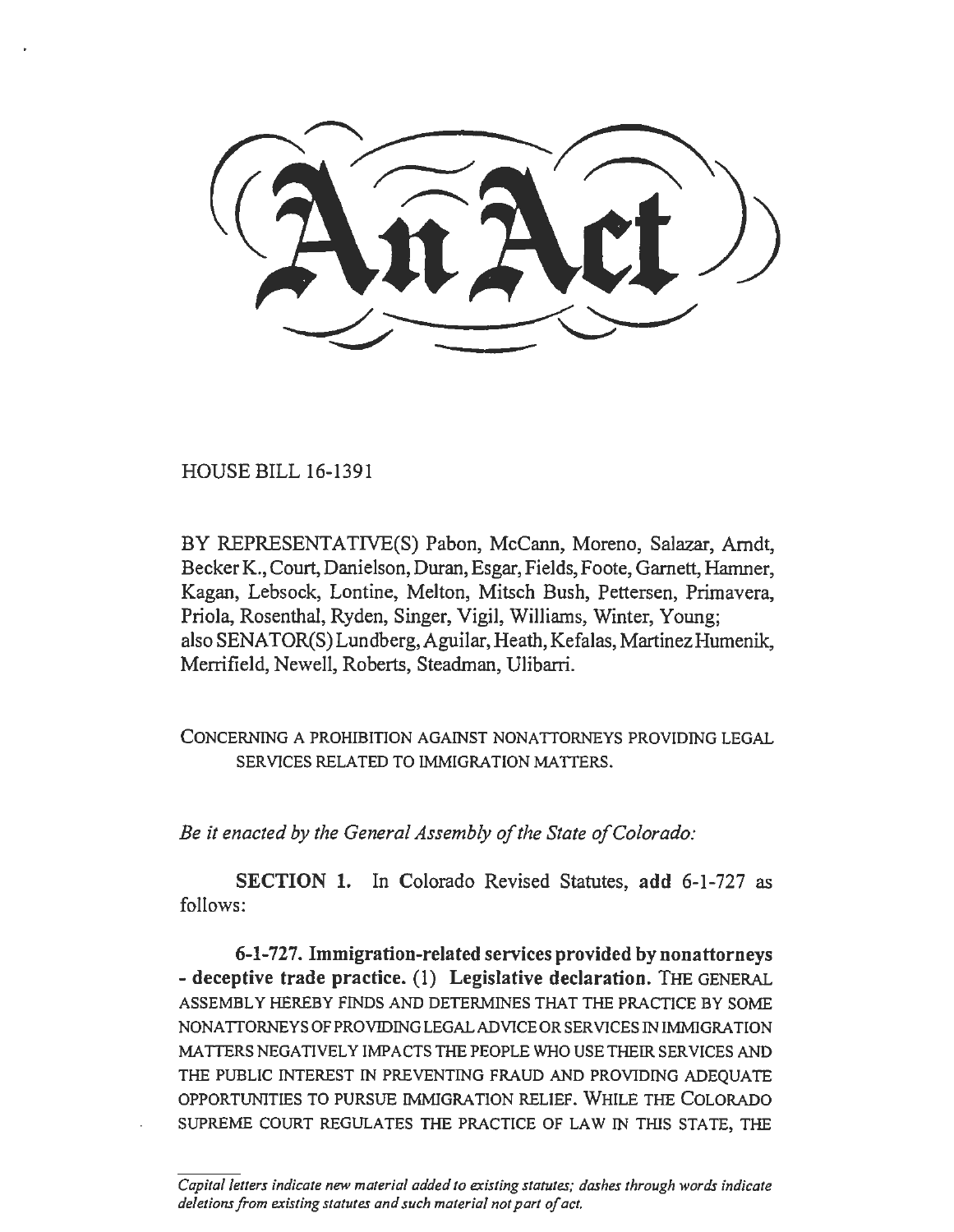GENERAL ASSEMBLY HEREBY FINDS AND DECLARES THAT IT IS IN THE PUBLIC INTEREST TO PROHIBIT NONATTORNEYS FROM ENGAGING IN DECEPTIVE TRADE PRACTICES IN IMMIGRATION SERVICES IN ADDITION TO THE COLORADO SUPREME COURT'S PROHIBITION AGAINST THE UNAUTHORIZED PRACTICE OF LAW.

(2) Definitions. As USED IN THIS SECTION, UNLESS THE CONTEXT OTHER WISE REQUIRES:

(a) "COMPENSATION" MEANS MONEY, PROPERTY, OR ANYTHING ELSE OF VALUE.

(b) (I) "lMMJGRA TION MA ITER" MEANS A PROCEEDING, FILING, OR OTIIER ACTION THAT AFFECTS A PERSON'S IMMJGRANT, NONIMMIGRANT, OR CITIZENSHIP STATUS TIIAT ARISES UNDER AN IMMIGRATION AND NATURALIZATION LAW, EXECUTIVE ORDER, OR PRESIDENTIAL PROCLAMATION OR PURSUANT TO AN ACTION OF THE UNITED STATES CITIZENSHIP AND IMMIGRATION SERVICES, THE UNITED STATES IMMIGRATION AND CUSTOMS ENFORCEMENT, THE UNITED STATES DEPARTMENT OF LABOR, THE UNITED STATES DEPARTMENT OF STATE, THE UNITED STATES DEPARTMENfOF JUSTICE, THE UNITED STATES DEPARTMENT OF HOMELAND SECURITY, THE BOARD OF IMMIGRATION APPEALS, OR THEIR SUCCESSOR AGENCIES, OR ANY OTHER ENTITY HAVING JURISDICTION OVER l.MMJGRATION LAW.

(II) "lMMIGRA TION MA ITER" INCLUDES A PENDING OR FUTURE ACT OF CONGRESS OR EXECUTIVE ORDER THAT CONCERNS IMMIGRATION REFORM.

(c) "PRACTICE OF LAW" HAS THE MEANING ESTABLISHED BY THE COLORADO SUPREME COURT, WHETHER BY RULE OR DECISION.

(3) Prohibited practices - assistance with immigration matters - permitted practices. (a) A PERSON SHALL NOT ENGAGE IN THE PRACTICE OF LAW IN AN IMMIGRATION MATTER FOR COMPENSATION UNLESS THE PERSON IS:

(I) LICENSED OR OTHER WISE AUTHORIZED TO PRACTICE LAW IN THIS STATE PURSUANT TO COLORADO SUPREME COURT RULES AND ARTICLE 5 OF TITLE 12, C.R.S.; OR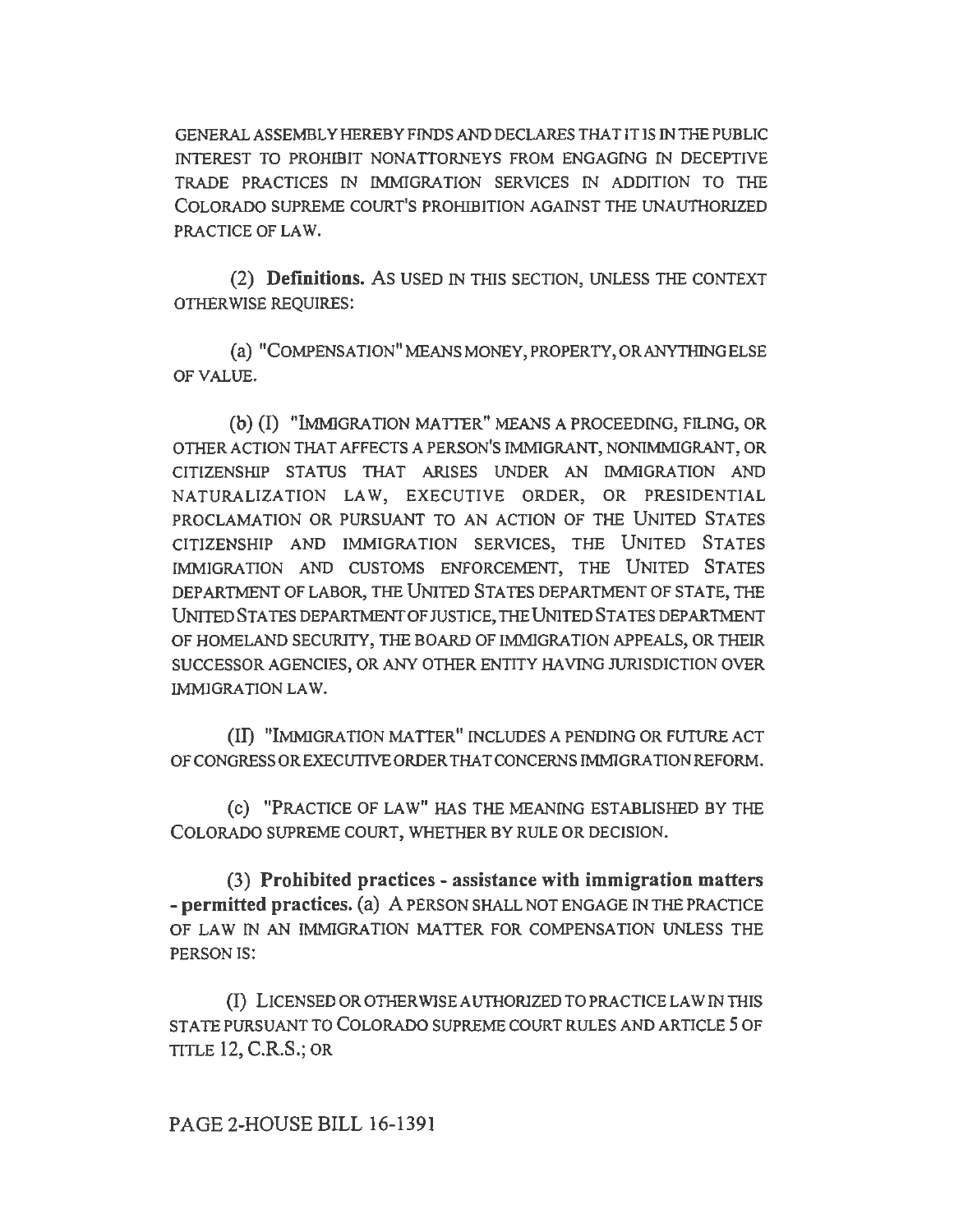(II) AUTHORlZED, UNDERFEDERALLA W, WHETIIERACTINGTHROUGH A CHARITABLE ORGANIZATION OR OTHERWISE, TO REPRESENT OTHERS IN IMMIGRATION MATTERS.

(b) IF A PERSON OTHER THAN A PERSON LISTED IN SUBPARAGRAPH (I) OR (II) OF PARAGRAPH (a) OF THIS SUBSECTION (3) ENGAGES IN OR OFFERS TO ENGAGE IN ONE OR MORE OF THE FOLLOWING ACTS OR PRACTICES IN AN IMMIGRATION MATTER FOR COMPENSATION, THE PERSON ENGAGES IN A DECEPTIVE TRADE PRACTICE:

{I) ADVISING OR ASSISTING ANOTHER PERSON IN A DETERMINATION OF THE PERSON'S LEGAL OR ILLEGAL STATUS FOR THE PURPOSE OF AN IMMIGRATION MATTER;

(II) FOR THE PURPOSE OF APPLYING FOR A BENEFIT, VISA, OR PROGRAM RELATED TO AN IMMlGRA TION MA ITER, SELECTING FOR ANOTHER PERSON, ASSISTING ANOTHER PERSON IN SELECTING, OR ADVISING ANOTHER PERSON IN SELECTING A BENEFIT, VISA, OR PROGRAM;

(Ill) SELECTING FORANOTHERPERSON, ASSISTING ANOTHER PERSON IN SELECTING, OR ADVISING ANOTHER PERSON IN SELECTING HIS OR HER ANSWERS ON A GOVERNMENT AGENCY FORM OR DOCUMENT RELATED TO AN IMMIGRATION MATTER;

(IV) PREPARING DOCUMENTS FOR, OR OTHERWISE REPRESENTING THE INTERESTS OF, ANOTHER PERSON IN A JUDICIAL OR ADMINISTRATNE PROCEEDING IN AN IMMIGRATION MATTER;

(V) EXPLAINING, ADVISING, OR OTHERWISE INTERPRETING THE MEANING OR INTENT OF A QUESTION ON A GOVERNMENT AGENCY FORM IN AN IMMIGRATION MATTER;

(VI) DEMANDING OR ACCEPTING ADVANCE PAYMENT FOR THE FUTURE PERFORMANCE OF SERVICES IN AN IMMIGRATION MATTER, ESPECIALLY WITH REGARD TO SERVICES TO BE PERFORMED IF A PENDING OR FUTURE ACT OF CONGRESS OR EXECUTIVE ORDER THAT CONCERNS IMMIGRATION REFORM IS MADE EFFECTIVE; OR

(VII) SELECTING, DRAFTING, OR COMPLETING A LEGAL DOCUMENT AFFECTING THE LEGAL RIGHTS OF ANOTHER PERSON IN AN IMMIGRATION

PAGE 3~HOUSE BILL 16~1391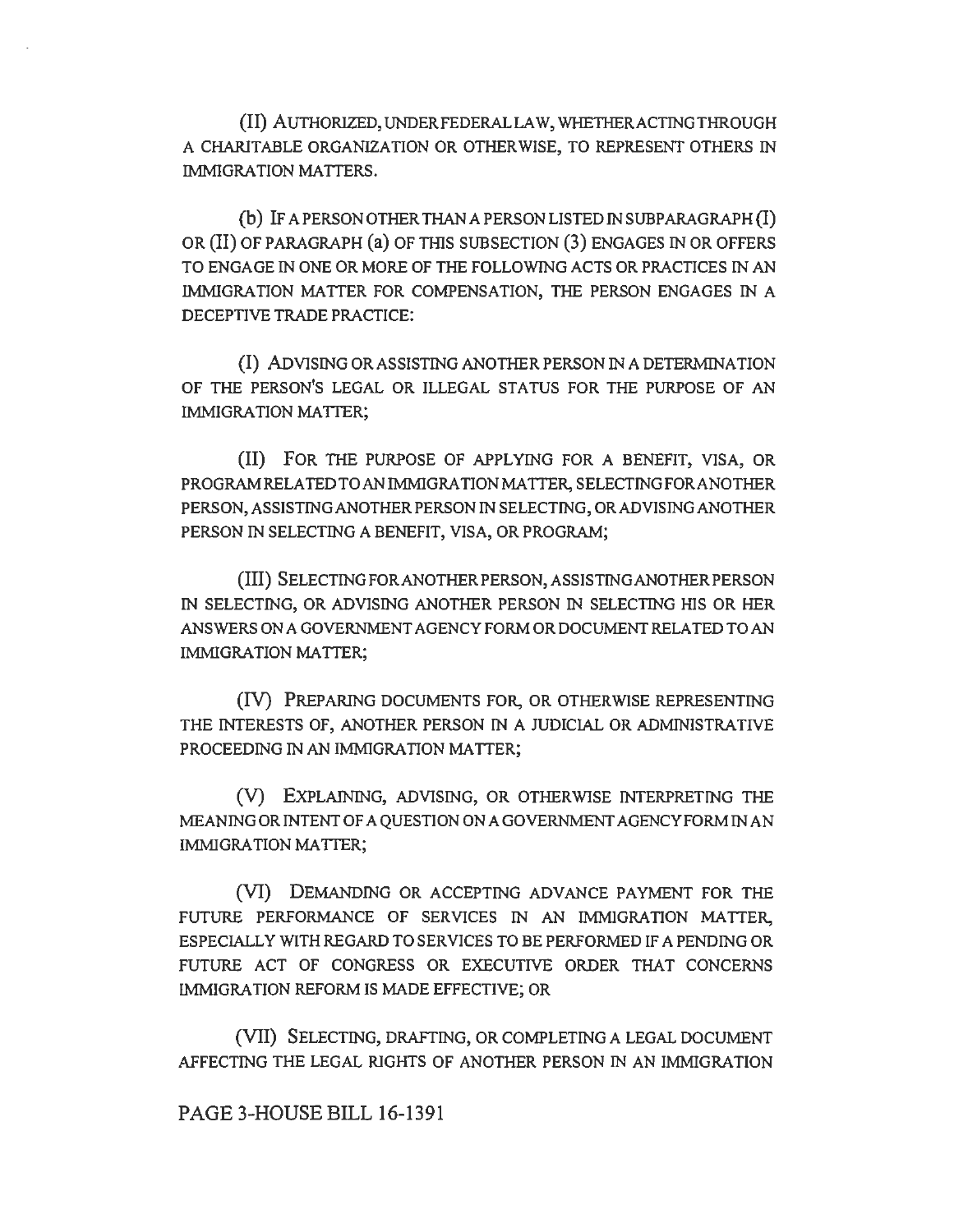MATTER.

(c) WITH OR WITHOUT COMPENSATION OR THE EXPECTATION OF COMPENSATION, A PERSON OTHER THAN A PERSON LISTED IN SUBPARAGRAPH (I) OR (II) OF PARAGRAPH (a) OF THIS SUBSECTION (3) ENGAGES IN A DECEPTIVE TRADE PRACTICE IN AN IMMIGRATION MATTER IF HE OR SHE REPRESENTS, IN ANY LANGUAGE, EITHER ORALLY OR IN A DOCUMENT, LETTERHEAD, ADVERTISEMENT, STATIONERY, BUSINESS CARD, WEBSITE, OR OTHER WRITTEN MATERIAL THAT HE OR SHE:

(I) IS A NOTARIO PUBLICO, NOTARIO, IMMIGRATION ASSISTANT, IMMIGRATION CONSULTANT, IMMIGRATION SPECIALIST, OR OTHER DESIGNATION OR TITLE THAT CONVEYS OR IMPLIES IN ANY LANGUAGE THAT HE OR SHE POSSESSES PROFESSIONAL LEGAL SKILLS OR EXPERTISE IN THE AREA OF IMMIGRATION LAW; OR

(II) CAN OR IS WILLING TO PROVIDE SERVICES IN AN IMMIGRATION MATTER, IF SUCH SERVICES WOULD CONSTITUTE THE PRACTICE OF LAW.

(d) THE PROHIBITIONS OF PARAGRAPHS (a) TO (c) OF THIS SUBSECTION (3) DO NOT APPLY TO THE ACTIVITIES OF A NONATTORNEY ASSISTANT ACTING UNDER THE SUPERVISION OF A PERSON WHO IS:

(I) LICENSED OR OTHERWISE AUTHORIZED TO PRACTICE LAW IN THIS STATE PURSUANT TO COLORADO SUPREME COURT RULES AND ARTICLE 5 OF TITLE 12, C.R.S.; OR

(II) AUTHORIZED, UNDER FEDERAL LAW, TO REPRESENT OTHERS IN IMMIGRATION MATTERS.

(e) NOTWITHSTANDING PARAGRAPHS (a) TO (d) OF TillS SUBSECTION (3 ), A PERSON OTHER THAN A PERSON LISTED IN SUBPARAGRAPH (I) OR (II) OF PARAGRAPH (a) OF THIS SUBSECTION (3) MAY:

(I) OFFER OR PROVIDE LANGUAGE TRANSLATION OR TYPING SERVICES, REGARDLESS OF WHETHER COMPENSATION IS SOUGHT;

(II) SECURE OR OFFER TO SECURE EXISTING DOCUMENTS, SUCH AS BIRTH AND MARRIAGE CERTIFICATES, FOR A PERSON SEEKING SERVICES; OR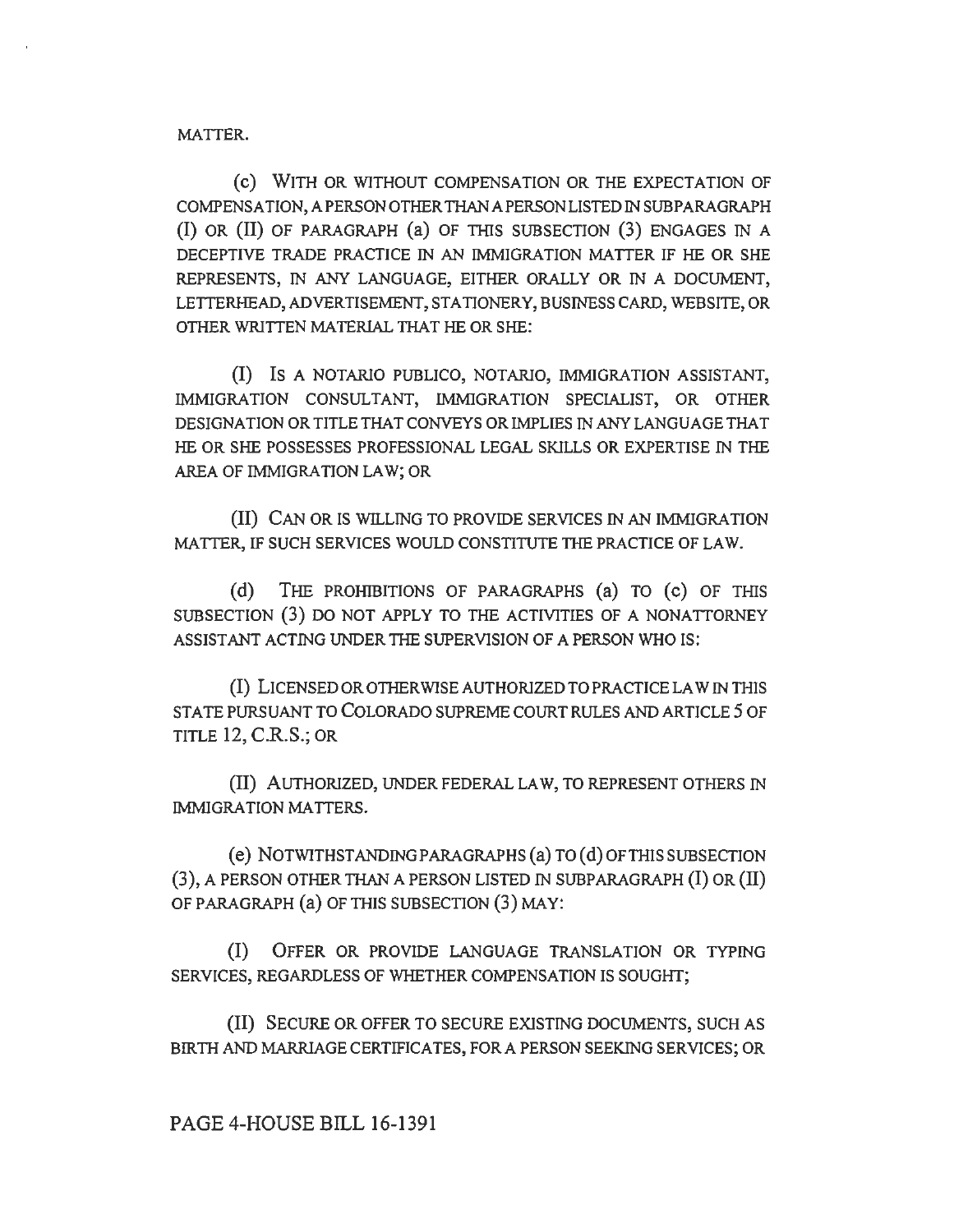(III) OFFER OTHER IMMIGRATION-RELATED SERVICES THAT:

(A) ARE NOT PROHIBITED UNDER THIS SUBSECTION (3), SECTION 12-55-110.3, C.R.S., OR ANY OTHER PROVISION OF LAW; AND

(B) Do NOT CONSTITUTE THE PRACTICE OF LAW.

SECTION 2. In Colorado Revised Statutes, 12-55-110.3, amend (1) (a), (3) (b) (IV), and (3) (b) (V); and add (3) (b) (VI) as follows:

12-55-110.3. Advertisements for services- unauthorized practice of law - prohibited conduct - penalties.  $(1)$  (a) A notary public who is not a licensed attorney in the state of Colorado and who advertises, including by signage, his or her services in a language other than English shall include in the advertisement the following notice, both in English and in the language of the advertisement:

I AM NOT AN ATTORNEY LICENSED TO PRACTICE LAW IN THE STATE OF COLORADO AND I MAY NOT GIVE LEGAL ADVICE OR ACCEPT FEES FOR LEGAL ADVICE. I AM NOT AN IMMIGRATION CONSULTANT, NOR AM I AN EXPERT ON IMMIGRATION MATTERS. IF YOU SUSPECT FRAUD, YOU MAY CONTACT THE COLORADO A TIORNEY GENERAL'S OFFICE OR THE COLORADO SUPREME COURT.

(3) (b) A notary public who is not an attorney licensed to practice law in Colorado is prohibited from:

(IV) Soliciting or accepting compensation to obtain relief of any kind on behalf of another from any officer, agency, or employee of the state of Colorado or of the United States; or

(V) Using the phrase "notario" or "notario publico" to advertise the services of a notary public, whether by sign, pamphlet, stationery, or other written communication or by radio, television, or other nonwritten communication; OR

(VI) ENGAGING IN CONDUCTTHA TCONSTITUTES A DECEPTIVE TRADE PRACTICE PURSUANT TO SECTION 6-1-727, C.R.S.

PAGE S-HOUSE BILL 16-1391